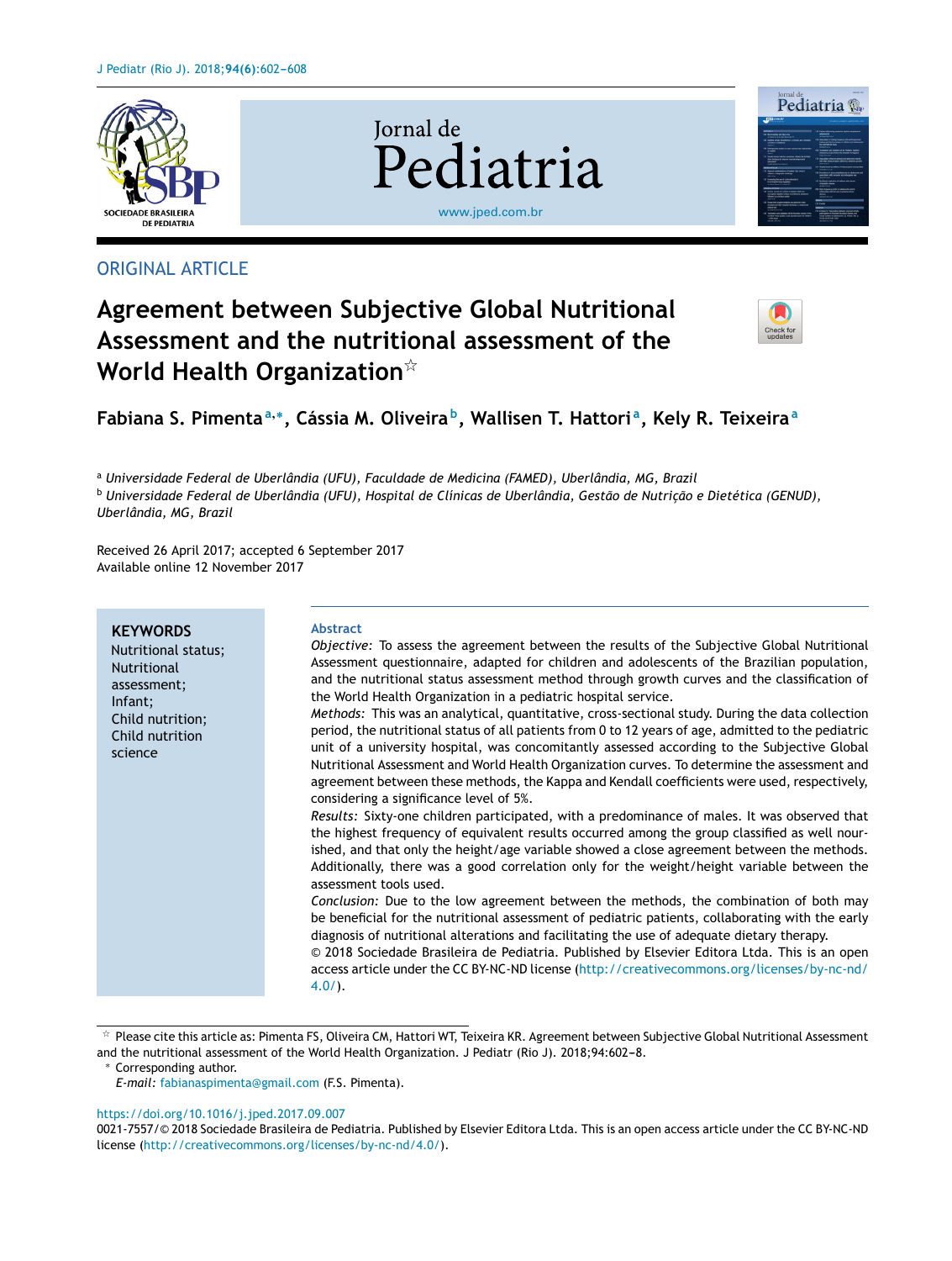**PALAVRAS-CHAVE** Estado nutricional; Avaliação nutricional; Lactente; Nutricão da crianca; Ciências da nutrição infantil

**Concordância entre Avaliac¸ão Nutricional Subjetiva Global e Avaliac¸ão Nutricional da Organizac¸ão Mundial da Saúde**

#### **Resumo**

*Objetivo: Avaliar a concordância entre os resultados do questionário da Avaliação Nutricional* Subjetiva Global adaptado para crianças e adolescentes da população brasileira e do método de avaliação do estado nutricional por meio de curvas de crescimento e a classificação da Organização Mundial da Saúde em um serviço pediátrico hospitalar.

*Métodos:* Trata-se de um estudo analítico, quantitativo, de caráter transversal. Durante o período de coleta de dados, foi avaliado o estado nutricional de todos os pacientes de zero a doze anos admitidos na Enfermaria de Pediatria de um hospital universitário segundo a Avaliação Nutricional Subjetiva Global as curvas da Organização Mundial da Saúde, concomitantemente. Para determinar a avaliação e a concordância entre estes métodos, os coeficientes de Kappa e de Kendall foram utilizados, respectivamente, considerando nível de significância de 5%.

Resultados: Participaram do trabalho 61 crianças, com predominância do sexo masculino. Observou-se que a maior frequência de resultados iguais ocorreu entre o grupo classificado como bem nutrido, e que somente a variável altura/idade demonstrou íntima concordância entre os métodos. Além disso, verificou-se uma boa correlação somente para a variável peso/altura entre os instrumentos utilizados.

*Conclusão:* Devido à baixa concordância entre os métodos, a combinação de ambos pode ser benéfica para a avaliação nutricional dos pacientes pediátricos colaborando com o diagnóstico precoce de alterações nutricionais, facilitando a aplicação do tratamento dietoterápico adequado.

© 2018 Sociedade Brasileira de Pediatria. Publicado por Elsevier Editora Ltda. Este é um artigo Open Access sob uma licenca CC BY-NC-ND [\(http://creativecommons.org/licenses/by-nc-nd/4.](http://creativecommons.org/licenses/by-nc-nd/4.0/)  $0/$ ).

### **Introduction**

The integration of nutritional assessment into the complex routine of child hospitalization is essential, regardless of the severity and risks of morbidity and mortality associated with it.<sup>[1](#page-5-0)</sup> This is due to the possibility of identifying the presence of nutritional disorders, such as malnutrition and obesity, which may be associated with diseases and/or other unfavorable social conditions.  $2,3$ 

Child malnutrition is considered the second most common cause of death among children under 5 years of age in developing countries. At this stage of life, malnutrition results in a loss of physical growth and neuropsychomotor development, and causes greater vulnerability to several comorbidities<sup>[4](#page-5-0)</sup> and, consequently, a greater risk of hospital admission.<sup>[1](#page-5-0)</sup>

Hospitalization, in turn, is a risk factor for the development and/or worsening of malnutrition, as it often causes a loss in the nutritional status of the pediatric patient. This nutritional impairment can significantly affect morbidity and mortality rates, as well as length of hospital stay and hospitalization costs. Thus, there will be a lower hospital bed turnover rate, which consequently hinders the service to the population.[1](#page-5-0) Therefore, it is essential to perform the early nutritional assessment of all these patients at admission, to diagnose not only malnutrition but also the risk of nutritional status impairment of this group.<sup>[5](#page-5-0)</sup>

According to Resolution No. 304/2003 of the Federal Council of Nutritionists, the implementation of nutritional assessment and diagnosis through anthropometric, biochemical, clinical, and dietary data favors the creation of an adequate nutritional care plan.<sup>[6](#page-5-0)</sup> Ideally, the nutritional

assessment should be quick, practical, easy to apply, noninvasive, and capable of being performed at the bedside. Additionally, it is important that it can provide a result as fast as possible.<sup>[7](#page-5-0)</sup>

Anthropometrics is a widely used science to assess, classify, and monitor nutritional status $8$  in several age groups, such as in childhood and adolescence, and it allows the per-ception of growth variations.<sup>1</sup> [In](#page-5-0) pediatric patients, the most often used anthropometric data for the analysis of nutritional status are weight, height, weight-to-height ratio, and body mass index  $(BMI)$ ,<sup>[8](#page-5-0)</sup> which are assessed according to the curves and reference values created by the World Health Organization (WHO) according to gender and age group; and the use of weight/age, height/age, weight/height, and BMI/age indexes.<sup>[9,10](#page-5-0)</sup> In Brazil, the Food and Nutrition Surveillance System (Sistema de Vigilância Alimentar e Nutricional [SISVAN]) suggests that the classification of nutritional status must be based on these curves.<sup>[11](#page-5-0)</sup>

In addition to anthropometrics, screening methods have been widely used aiming at identifying malnutrition or the risk of developing it. $8$  [I](#page-5-0)n adults, the use of these methods is well established. However, in the case of pediatric patients, there is no consensus on the best technique for nutritional risk screening at the time of hospital admission and during hospitalization.<sup>[8](#page-5-0)</sup>

There are some tools in the literature used for nutritional screening in pediatric patients. Overall, these tools correlate anthropometric data and patient history information, such as weight history, presence of disease, gastrointestinal symptoms, and food intake data. The best-known pediatric screening tools include the STAMP tool (Screening Tool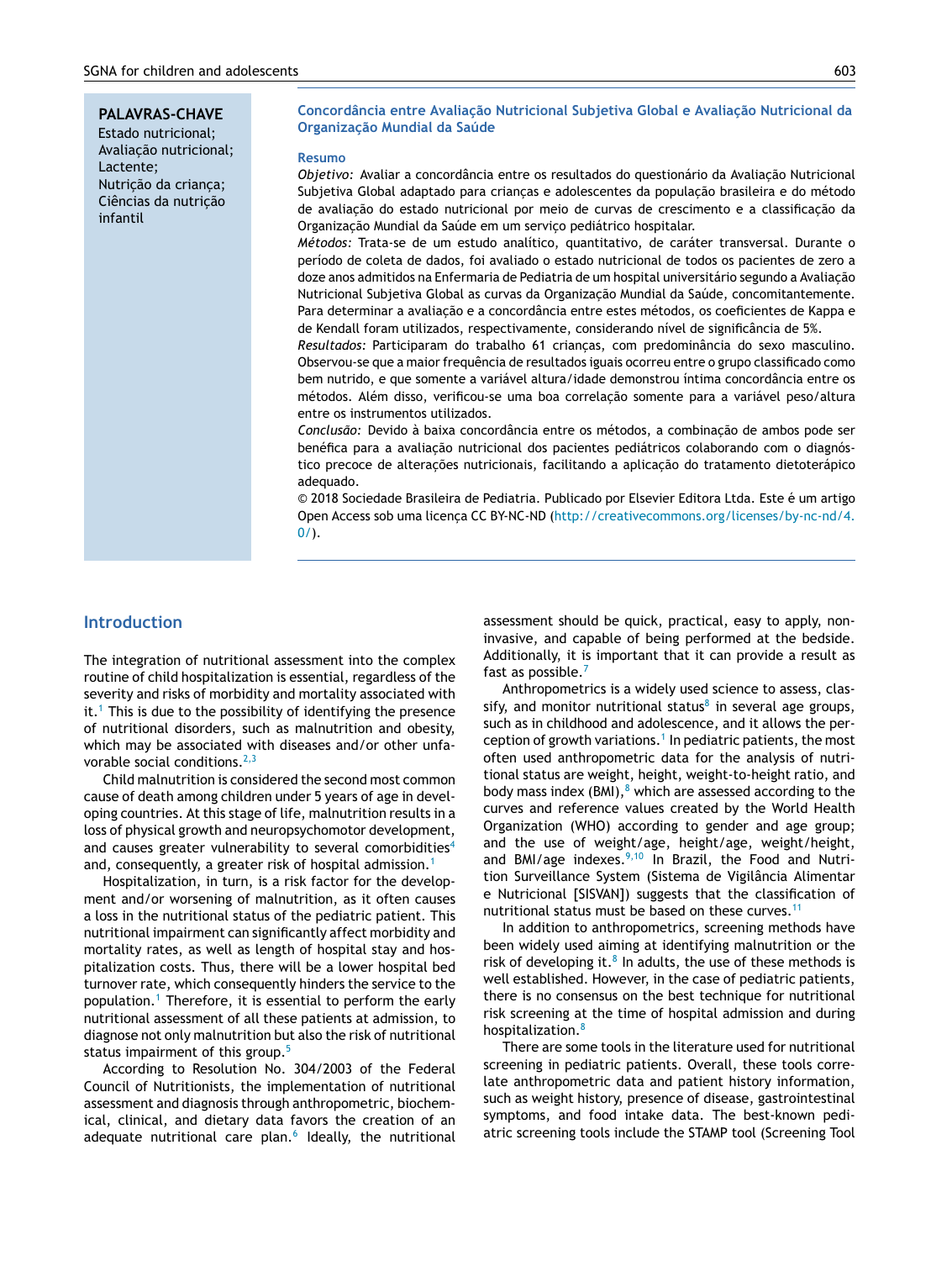In 2007, the SGNA questionnaire was adapted for the pediatric age group by Secker and Jeejeebhoy.[16](#page-5-0) It was validated for this same group in the Brazilian population by Carniel et al., in 2015.<sup>[17](#page-5-0)</sup> In the field of child and adolescent health, for the purposes of nutritional assessment, the use of the WHO growth curves $9,10$  and the nutritional status classification proposed by them are already well known, and have been recognized regarding their importance in the nutritional diagnosis of this population. However, this methodology can identify malnutrition only after it is installed, *i.e.*, it does not allow the detection of milder degrees of malnutrition and/or the risk of developing it. $18$  Thus, in the individual assessment, anthropometric data are more significant for follow-up, since they allow verifying whether the growth rate considered normal is maintained.<sup>[19](#page-5-0)</sup>

For this reason, new nutritional assessment tools for this target population are being developed with the objective of improving existing resources. However, it is crucial that these new tools be tested to evaluate their applicability and agreement with other methods already used in the pediatric age group.<sup>[18](#page-5-0)</sup> Additionally, few studies have used the SGNA in pediatric patients, or compared their results with methods currently more widely used in the evaluation of children and adolescents, such as the WHO curves.

Thus, the objective of this study was to evaluate the agreement between the results of the SGNA questionnaire, adapted for children and adolescents of the Brazilian population, and the nutritional status assessment method through the WHO growth curves and classification in a pediatric hospital service.

## **Methods**

#### **Study participants and design**

This was an analytical, quantitative, and cross-sectional study, in which two nutritional assessment tools were concomitantly applied to patients aged 1 month to 12 years, of both genders, hospitalized for clinical and/or surgical reasons in the Pediatric Ward of Hospital das Clínicas de Uberlândia of Universidade Federal de Uberlândia (HCU-UFU), who accepted to participate in the study and had the informed consent form signed by their parents/ guardians.

All children with a diagnosis of genetic syndromes, cerebral palsy, or chronic renal failure were excluded from the study. The data collection protocol was applied from June to August 2016, due to higher number of hospitalizations during the same period in 2015.

The work was approved by the Human Research Ethics Committee of Universidade Federal de Uberlândia (UFU) (1,585,335/2016).

#### **Tools**

The collection of anthropometric data, weight, and height, and the application of the SGNA questionnaires adapted to pediatric patients proposed by Carniel et al.  $(2015)^{17}$  $(2015)^{17}$  $(2015)^{17}$ were carried out within a maximum period of 72 h after the patients' hospitalization in the service, as recommended by the [20](#page-5-0)11 Project Guidelines.<sup>20</sup> These measurements were used for the nutritional assessment proposed by this SGNA questionnaire, $17$  which has different versions for children younger than 2 and older than 2 years of age, and for nutritional assessment through the WHO curves. $9,10$ 

Children aged 1 month to 2 years were weighed without clothing and diapers, while those older than 2 were weighed wearing the pajamas provided by the hospital and without shoes, both on electronic scales available at the service.

The height of children younger than 2 years and with a length of less than 100 cm was measured with the aid of a graduated anthropometric ruler, with the patient in the supine position. The other children were measured in the vertical position, using a manual stadiometer with a mobile cursor.

The BMI value was obtained using the Quetelet formula, calculated by the weight  $(kg)/\text{height}^2$  (m<sup>2</sup>). Premature children were assessed at their respective corrected age up to 2 years of age.

To evaluate the agreement between the results obtained, the nutritional status of all patients was evaluated by the SGNA and by the WHO growth curves,  $9,10$  a method currently used in the pediatric ward to classify the nutritional status of hospitalized patients.

When using the SGNA, the individual was classified according to a global score as: (a) well nourished, when the child is growing normally, with adequate food consumption and without gastrointestinal symptoms; (b) moderately malnourished, when the patient shows signs of weight loss or loss of food consumption, functional capacity, and reduced muscle mass, demonstrating nutritional status impairment, when it was previously normal; and (c) severely malnourished, when the child has progressive malnutrition, with weight loss, reduction of muscle and fat mass, and loss of food consumption.

For the purpose of comparison, WHO classifications were grouped according to the classification proposed in the SGNA, as follows: children classified as very thin according to the WHO were considered to be severely malnourished, while those classified as thin were considered moderately malnourished, and finally those with normal weight, at risk of overweight, overweight, and obese were grouped in the well-nourished classification.

The WHO Anthro (World Health Organization, Geneva, Switzerland) $^{21}$  $^{21}$  $^{21}$  and WHO Anthro Plus (World Health Organization, Geneva, Switzerland) $^{22}$  $^{22}$  $^{22}$  computer programs were used to determine the *Z*-score of weight/age (up to 10 years), height/age, weight/height (up to 5 years), and BMI/age curves of children of all age groups.

The  $S G N A^{17}$  $S G N A^{17}$  $S G N A^{17}$  questionnaire application and the collection of anthropometric data, as well as their classification according to the WHO curves,  $9,10$  were performed by the same observer, who was trained and qualified for this func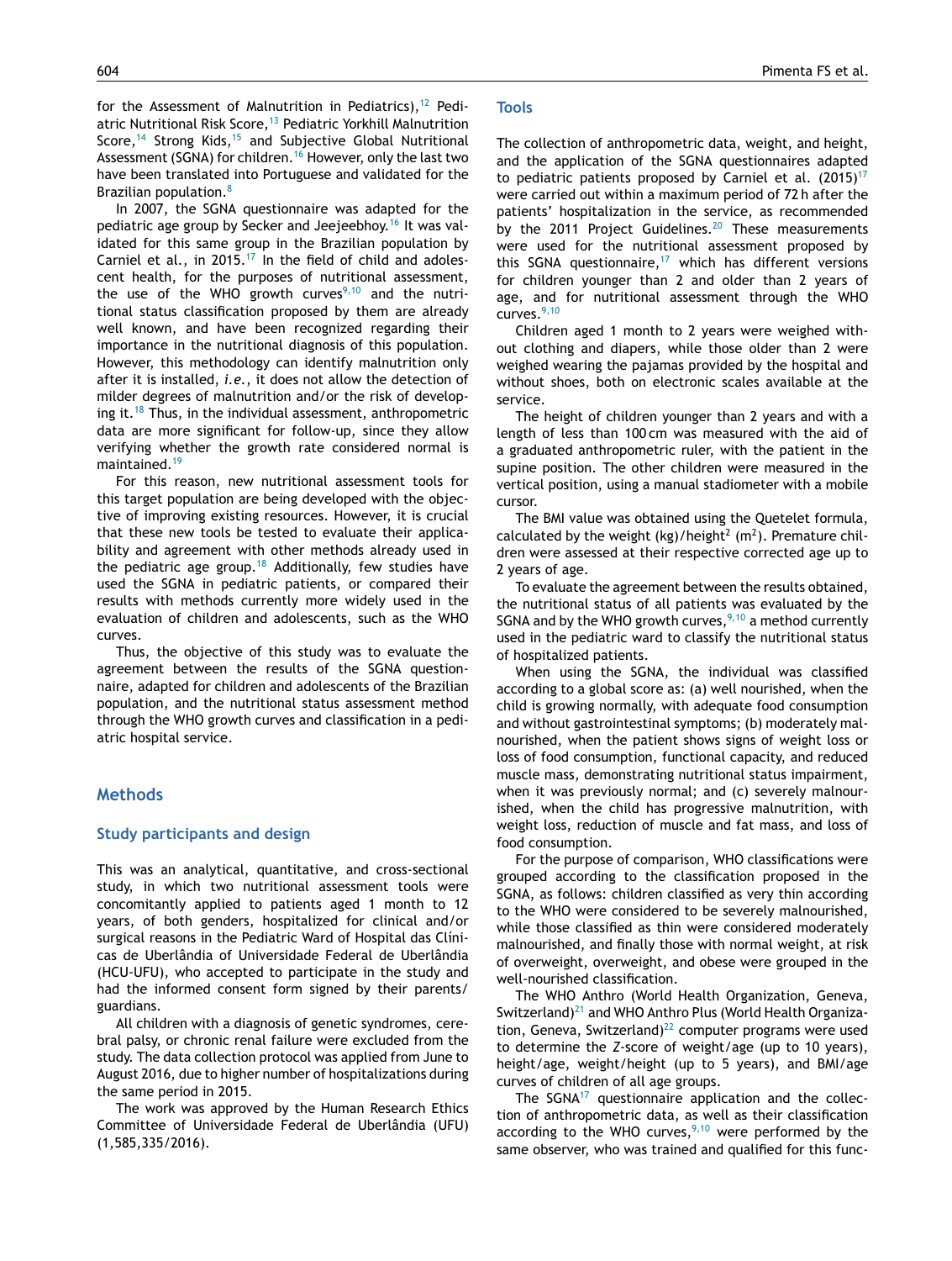tion. The same research and assessment protocol was used for all patients.

#### **Statistical analysis**

To estimate the sample size, the G\*POWER<sup>[23](#page-5-0)</sup> computer program was used for power analysis. Aiming to estimate the minimum sample size, considering the two-tailed hypothesis and the parameters of significance level ( $\alpha$  = 0.05), test power  $(1 - \beta = 0.95)$ , and effect size (Cohen's  $d = 0$ , 50), a minimum sample size of 34 individuals was obtained.<sup>[23,24](#page-5-0)</sup>

Initially, data normality was verified with the Shapiro-Wilks test. Parametric data are shown as means and standard deviations, and non-parametric data are shown as medians and interquartile range.

To compare the proportions between the variables, the chi-squared test or Fisher's exact test was used. Cohen's kappa coefficient was used to evaluate the agreement between the methods. The Kendall coefficient was used to analyze the association between the methods. The level of significance was adjusted to 5% in all analyses.

## **Results**

The characterization of the studied sample is described in Table 1, which consisted of 61 hospitalized children, aged between 1 and 155 months. There was a predominance of males (52.4%) and children younger than 2 years (36%) in the sample, with 47.5% females. The median hospital length of stay was ten days.

Most patients who participated in the study were classified as well nourished by the SGNA (70.5%) and as normal weight according to the WHO (67%), while the lowest percentages were found for severely malnourished and very thin children, according to the SGNA (5%) and WHO (1.5%), respectively.

The frequencies of each classification (severely malnourished, moderately malnourished, and well-nourished) were analyzed for each of the assessed methods (Table 2), noting that there was a difference in the frequencies between them  $(p = 0.001)$ .

When assessing the agreement between the two tools, it was verified that all growth curves showed agreement with the SGNA, except for height/age. However, the degree of this agreement is classified as low  $(0.20-0.40)^{25}$  $(0.20-0.40)^{25}$  $(0.20-0.40)^{25}$  [\(Table](#page-4-0) 3).

In the analysis of the association between the nutritional assessment techniques, it was observed that the variables weight/height, BMI/age, and the final WHO classification were associated with SGNA (*p* < 0.001) and also with the weight/age (*p* = 0.002) and height/age (*p* = 0.028) variables. The Kendall coefficient values showed associations ran-ging from low (0.20–0.39) to good (0.60–0.79),<sup>[26](#page-5-0)</sup> especially the weight/height variable, which showed a considerable (0.624) association with the SGNA ([Table](#page-4-0) 4).

## **Discussion**

When concomitantly evaluating the patients according to the SGNA<sup>[17](#page-5-0)</sup> and the WHO,  $9,10$  it was verified that most patients were classified as well-nourished and normal **Table 1** Demographic characteristics and nutritional status by the Subjective Global Nutritional Assessment (SGNA) method and growth curves (weight/age, height/age, weight/height, and BMI/age) in children and adolescents.

| Overall characteristics                                                                                                                                                 | Sample $(n=61)$                                                                 |
|-------------------------------------------------------------------------------------------------------------------------------------------------------------------------|---------------------------------------------------------------------------------|
| Age group $- n$ (%)<br><2 years<br>$\geq$ 2 years <5 years<br>$\geq$ 5 years <10 years<br>$>10$ years                                                                   | 22 (36)<br>9(15)<br>19 (31)<br>11 (18)                                          |
| Gender – n $(\%)$<br>Female<br>Male                                                                                                                                     | 29 (47.5)<br>32(52.4)                                                           |
| Hospital length of stay (days) –<br>median [interquartile range]<br>SGNA classification - $n$ (%)<br>Well nourished<br>Moderately malnourished<br>Severely malnourished | $10(6.0 - 22.0)$<br>43 (70.5)<br>15(24.5)<br>3(5.0)                             |
| WHO classification - $n$ (%)<br>Very thin<br>Thin<br>Normal weight<br>Overweight<br>Obesity<br>Severe obesity                                                           | 1(1.5)<br>7(11.5)<br>41 (67.0)<br>7(11.5)<br>3(5.0)<br>2(3.5)                   |
| Z-score growth curves – mean $\pm$ SD<br>W/A<br>H/A<br>W/H<br>BMI/A                                                                                                     | $-0.016 \pm 1.48$<br>$0.023 \pm 1.32$<br>$-0.018 \pm 1.24$<br>$-0.065 \pm 1.67$ |

WHO, World Health Organization; W, weight; A, age; H, height; BMI, body mass index.

**Table 2** Frequency of severely malnourished, moderately malnourished, and well-nourished individuals by the Subjective Global Nutrition Assessment (SGNA) method and WHO growth curves in children and adolescents (*n* = 61).

| SGNA $n$ $(\%)$                 |                               | <i>p</i> -Value                 |                   |       |
|---------------------------------|-------------------------------|---------------------------------|-------------------|-------|
|                                 | Severely<br>malnour-<br>ished | Moderately<br>malnour-<br>ished | Well<br>nourished |       |
| Severely<br>malnour-<br>ished   | 0(0.0)                        | 2(3.3)                          | 1(1.6)            | 0.001 |
| Moderately<br>malnour-<br>ished | 1(1.6)                        | 4(6.6)                          | 10(16.4)          |       |
| Well<br>nourished               | 0(0.0)                        | 1(1.6)                          | 53 (86.9)         |       |

WHO, World Health Organization.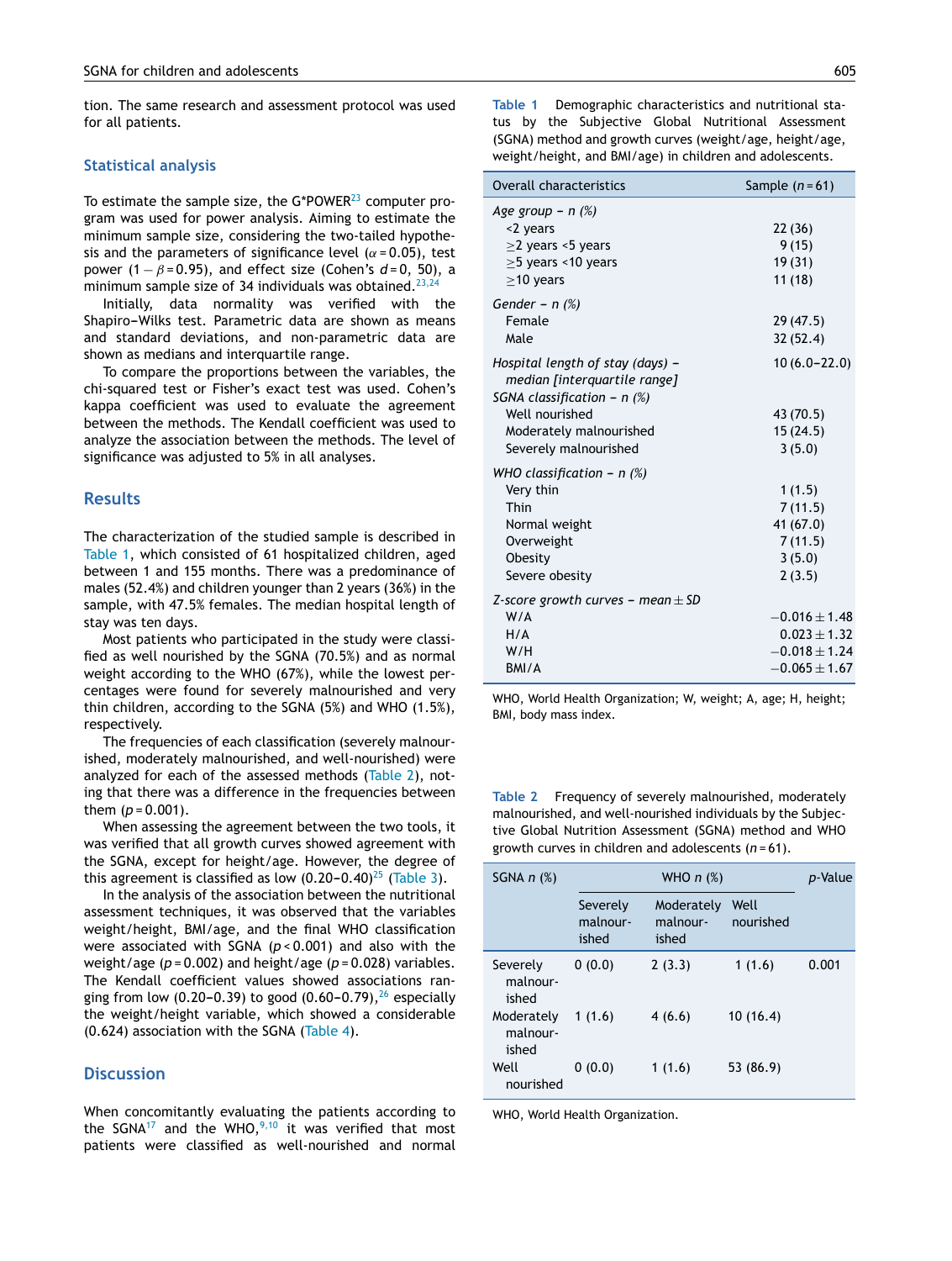| Variables                | % Agreement well<br>nourished | % Agreement moderately<br>malnourished | % Agreement<br>severely<br>malnourished | Cohen's<br>kappa | <i>p</i> -Value |
|--------------------------|-------------------------------|----------------------------------------|-----------------------------------------|------------------|-----------------|
| $W/A - Z$ -score         | 74.0                          | 6.0                                    | 0.0                                     | 0.35             | < 0.001         |
| $H/A - Z-score$          | 70.5                          | 21.3                                   | 1.6                                     | 0.14             | 0.088           |
| $W/H - Z-score$          | 80.6                          | 3.2                                    | 0.0                                     | 0.39             | 0.001           |
| $BMI/A - Z-score$        | 68.9                          | 3.3                                    | 0.0                                     | 0.21             | 0.020           |
| WHO final classification | 68.9                          | 6.6                                    | 0.0                                     | 0.31             | 0.002           |

<span id="page-4-0"></span>**Table 3** Agreement between the Subjective Global Nutritional Assessment (SGNA) method and WHO growth curves in children and adolescents (weight/age, height/age, weight/height, BMI/age).

W, weight; A, age; H, height; BMI, body mass index; WHO, World Health Organization.

**Table 4** Association between the Subjective Global Nutritional Assessment (SGNA) method and WHO growth curves in children and adolescents (weight/age, height/age, weight/height, BMI/age).

| Variables                | n  | Kendall's r | p-Value |
|--------------------------|----|-------------|---------|
| $W/A - Z$ -score         | 50 | 0.440       | 0.002   |
| $H/A - 7$ -score         | 61 | 0.278       | 0.028   |
| $W/H - Z-score$          | 31 | 0.624       | < 0.001 |
| $BMI/A - Z-score$        | 61 | 0.454       | < 0.001 |
| WHO final classification | 61 | 0.500       | < 0.001 |

W, weight; A, age; H, height; BMI, body mass index; WHO, World Health Organization.

weight, respectively. Therefore, the greatest disagreements were found among the groups classified as moderately or severely malnourished, where the percentage of diagnosis of malnourished patients was higher in the SGNA than in the WHO curves. It was observed that of 11 patients classified as malnourished by the subjective assessment (one severely malnourished and ten moderately malnourished), all were considered well nourished by the WHO classification.

In 2006, Yamauti<sup>7</sup> [f](#page-5-0)ound a similar result when comparing nutritional diagnoses obtained by the SGNA and anthropometrics in adult patients with heart disease, in which there was a prevalence of malnutrition that was 9.4% higher by the SGNA than by anthropometrics. Similarly, in 1996, the study by Ek et al., $27$  when comparing the same methods in hospitalized elderly individuals, also observed that the number of patients classified as malnourished by subjective methods exceeded that identified by objective methods.

These differences can be explained by the fact that the subjective methodology consists of qualitative questions, and thus, it is efficient in the early identification of nutri-tional risk and nutritional alterations.<sup>[28](#page-6-0)</sup>

This can be explained by the fact that the SGNA questionnaire addresses some of the points that actually improve the study of the child's nutritional status, such as weight loss, anthropometric birth data for children younger than 2 years (weight and length), home eating habits, presence of gastrointestinal symptoms, physical examination, *etc.* For this reason, it is able to detect signs of malnutrition that might go undetected when considering only weight, height, and BMI in the nutritional assessment, as in the case of the classification according to the WHO curves. $^{28}$  $^{28}$  $^{28}$ 

In the present study, it was observed that the nutritional statuses generated by the SGNA and the WHO have a low agreement. In 2014, Carniel<sup>[18](#page-5-0)</sup> similarly observed a low agreement (0.38, *p* = 0.001) between the weight/height variable and the SGNA, whereas for the other variables, agreement levels were different from those found in this study.

Possibly, the combination of objective and subjective data proposed in the SGNA contributes to the fact that the final classifications of the methodologies disagree, which shows the importance of using both tools in clinical practice as complementary techniques for an adequate nutritional diagnosis.[18](#page-5-0)

Based on the association between the nutritional assessment methods, it was verified that the weight/height variable showed a strong and positive correlation between the applied methods, unlike the others, which showed lower levels of correlation. This can be explained by the fact that weight/height index assesses whether the child's weight is adequate for her height, thus demonstrating the proportionality between these two measurements and eliminating the age element.<sup>[18](#page-5-0)</sup>

These results demonstrate the importance of performing the nutritional assessment through objective and subjective methods at hospital admission, aiming to identify malnourished patients and/or those at nutritional risk. The early diagnosis of these conditions allows the establishment of an adequate diet therapy, which contributes to the treatment and improvement of the prognosis and hospital discharge of the individual. As demonstrated by Baccaro et al. in 2007, $^{29}$  $^{29}$  $^{29}$ who evaluated the nutritional status of patients in a hospital in Argentina, malnourished patients were hospitalized for a period longer than seven days (on average) than patients with normal weight. Moreover, among the patients who died, 62.5% belonged to the group classified as severely malnourished.

Furthermore, the SGNA allows the concise and rapid collection of a large part of the patient's history, and also identifies those at greater nutritional risk who need a more careful investigation of their clinical history, indicating which individuals require a more intense follow-up, preventing the worsening of the nutritional picture. The same was observed by Rocha et al. in 2006, $30$  who evaluated the nutritional status of children younger than 5 years evaluated at admission and at hospital discharge. They found that 51.6% of the patients had weight loss during hospitalization, and 9.17% of the children with normal weight prior to hospi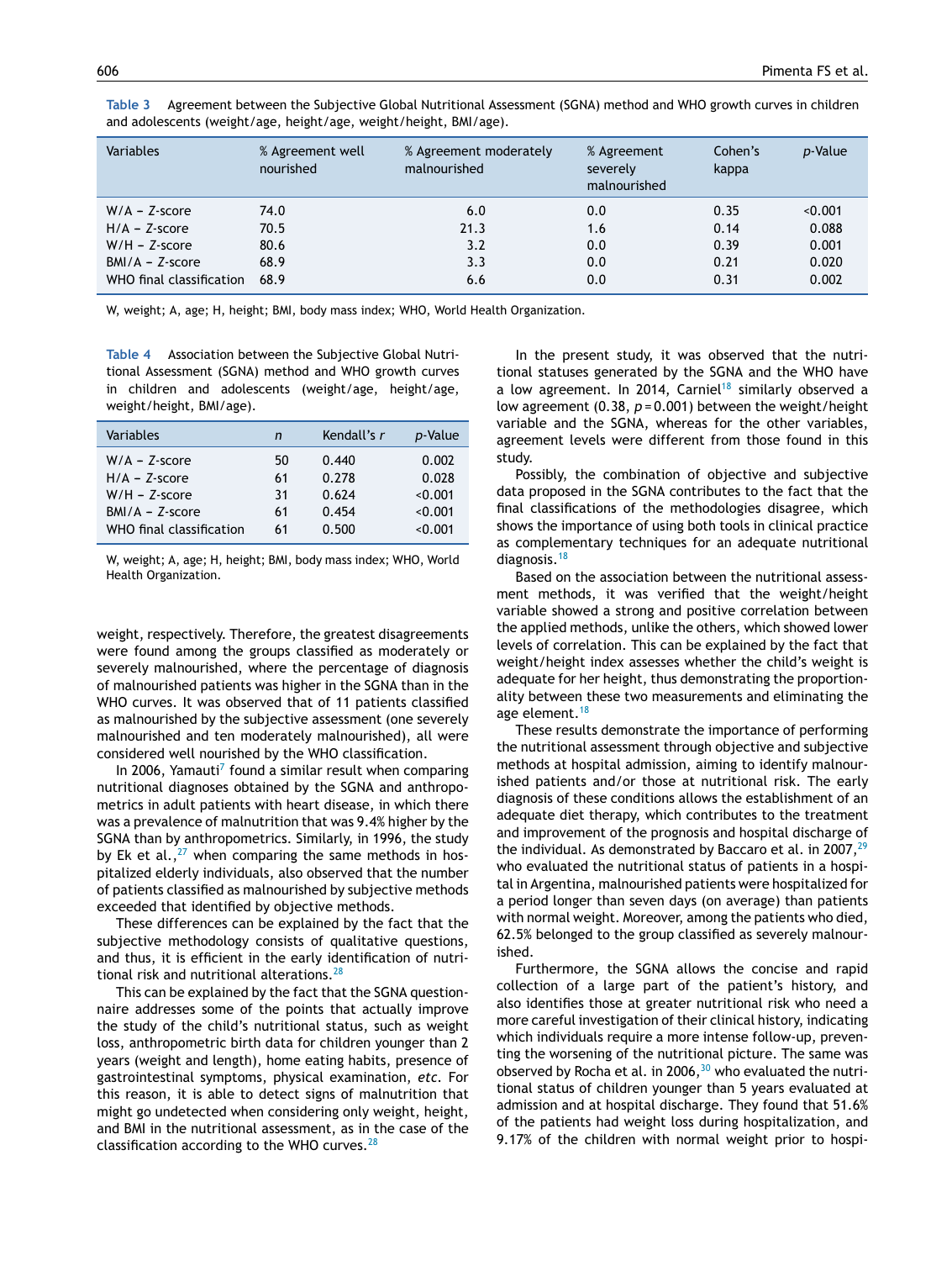<span id="page-5-0"></span>tal admission had their nutritional condition worsen during hospitalization.

However, the SGNA also has limitations, namely the need for training and experience of the observer, which is an important factor for the test accuracy, since the assessment accuracy depends on the ability to recognize nutritional variations. In addition, because it is a qualitative method, it has low sensitivity to identify small nutritional status alterations, and therefore it is not a good tool to follow the patient's evolution, with objective methods being more ade-quate in this case.<sup>[28](#page-6-0)</sup>

At the same time, another negative point observed in the present study was the non-differentiation between children with normal weight from those with overweight and/or obesity, as proposed by the WHO classification. $9,10$  Therefore, all of these patients, although showing very different nutritional diagnoses and requiring diverse dietary therapies, are classified as well-nourished, which may induce errors. As well as the malnourished patients, those who are overweight also need special care, since this condition also characterizes a nutritional status imbalance and increases the risk of developing chronic diseases and, consequently, morbidity and mortality.

The fact that the assessments were made by only one observer is also a limitation of the present study, which could lead to a aferition bias. However, every precaution was taken to minimize possible errors. Furthermore, the authors emphasize the need for further studies that address this issue.

Low agreement was found among the assessed methods. Thus, in the absence of a gold standard method, it is concluded that the combination of objective and subjective methods, such as anthropometric assessment through the WHO curves and the SGNA, may be beneficial for pediatric patients, since it allows the early diagnosis of nutritional alterations and/or nutritional risk. Consequently, this indication can help in the creation of an adequate dietary therapy to minimize the risks of compromising the growth and development of the pediatric patient.

## **Conflicts of interest**

The authors declare no conflicts of interest.

## **References**

- 1. Cavendish TA, Assis VC, Logrado MH, Ustra EO. Avaliacão do estado nutricional do paciente pediátrico internado. Rev Com Ciênc Saúde. 2010;21:151-64.
- 2. Fontes GA, Mello AL, Sampaio LR. Manual de avaliação nutricional e necessidade energética de crianças e adolescentes, uma aplicação prática. Salvador: EDUFBA: 2012.
- 3. Sociedade Brasileira de Pediatria. Avaliação nutricional da criança e do adolescente - Manual de Orientação. São Paulo: Sociedade Brasileira de Pediatria. Departamento de Nutrologia; 2009.
- 4. Prado RC, Santos PF, Assis EM, Zaban AL. Desnutricão e avaliação nutricional subjetiva em pediatria. Com Cienc Saude. 2010:21:61-70.
- 5. Talma CP, Miranda ON. Triagem nutricional em pediatria. Fundacão Hospitalar do Estado de Minas Gerais, Diretrizes Clínicas - Protocolos Clínicos; 2013.
- 6. Conselho Federal de Nutricionistas (Brasil). Resolução nº 304, de 26 de fevereiro de 2003. Brasília: Dispõe sobre critérios para prescrição dietética na área de nutrição clínica e dá outras providências; 2003.
- 7. Yamauti AK, Ochiai ME, Bifulco PS, Araújo MA, Alonso RR, Ribeiro RH, et al. Avaliacão nutricional subjetiva global em pacientes cardiopatas. Arq Bras Cardiol. 2006;86:772-7.
- 8. Carvalho FC, Lopes CR, Vilela LC, Vieira MA, Rinaldi AE, Crispim CA. Traducão e adaptacão cultural da ferramenta Strongkids para triagem do risco de desnutrição em crianças hospitalizadas. Rev Paul Pediatr. 2013;31:159-65.
- 9. World Health Organization (WHO). Child growth standards: length/height-for-age, weight-for-age, weight-for-height and body mass index-for-age: methods and development. Geneva: World Health Organization; 2006.
- 10. World Health Organization (WHO). Child growth standards: length-for-age, weight-for-age and body mass index-for-age: methods and development. Geneva: World Health Organization; 2007.
- 11. Brasil. Ministério da Saúde. Secretaria de Atencão à Saúde. Departamento de Atenção Básica. Orientações para a coleta e análises de dados antropométricos em servicos de saúde: Norma Técnica do Sistema de Vigilância Alimentar e Nutricional - SIS-VAN. Brasília: Ministério da Saúde; 2011.
- 12. McCarthy H, McNulty H, Dixon M, Eaton-Evans MJ. Screening for nutrition risk in children: the validation of a new tool. J Hum Nutr Diet. 2008;21:395-6.
- 13. Sermet-Gaudelus I, Poisson-Salomon AS, Colomb V, Brusset MC, Mosser F, Berrier F, et al. Simple pediatric nutritional risk score to identify children at risk of malnutrition. Am J Clin Nutr. 2000;72:64-70.
- 14. Gerasimidis K, Keane O, Macleod I, Flynn DM, Wright CM. A fourstage evaluation of the Paediatric Yorkhill Malnutrition Score in a tertiary paediatric hospital and a district general hospital. Br J Nutr. 2010;104:751-6.
- 15. Hulst JM, Zwart H, Hop WC, Joosten KF. Dutch national survey to test the STRONG<sub>kids</sub> nutritional risk screening tool in hospitalized children. Clin Nutr. 2010;29:106-11.
- 16. Secker DJ, Jeejeebhoy KN. Subjective global nutritional assessment for children. Am J Clin Nutr. 2007;85:1083-9.
- 17. Carniel MP, Santetti D, Andrade JS, Favero BP, Moschen T, Campos PA, et al. Validation of a subjective global assessment questionnaire. J Pediatr (Rio J). 2015;91:596-602.
- 18. Carniel MP [dissertation] Validação de um questionário para língua portuguesa de avaliação nutricional subjetiva global para crianças e adolescentes brasileiros. Porto Alegre, Rio Grande do Sul: Universidade Federal do Rio Grande do Sul; 2014.
- 19. Sousa FG, Araújo TL. Avaliação nutricional de crianças de seis a sessenta meses. Rev Bras Enferm. 2004;57:534-6.
- 20. Sociedade Brasileira de Nutrição Parenteral e Enteral. Associação Brasileira de Nutrologia. Projeto diretrizes: triagem e avaliação do estado nutricional; 2011, 16 pp.
- 21. World Health Organization (WHO). WHO Anthro for personal computers, version 3.2.2: software for assessing growth and development of the world's children. Geneva: WHO; 2011.
- 22. World Health Organization (WHO). WHO Anthro Plus for personal computers: software for assessing growth and development of the world's children and adolescents. Geneva: WHO; 2009.
- 23. Faul F, Erdfelder E, Lang AG, Buchner A. G\*Power 3: a flexible statistical power analysis program for the social, behavioral, and biomedical sciences. Behav Res Methods. 2007;39:  $175 - 91$ .
- 24. Cohen J. A power primer. Psychol Bull. 1992;112:155-9.
- 25. Landis JR, Koch GG. The measurement of observer agreement for categorical data. Biometrics. 1977;33:159-74.
- 26. Field A. Descobrindo a estatística usando o SPSS. Porto Alegre: Artmed; 2009.